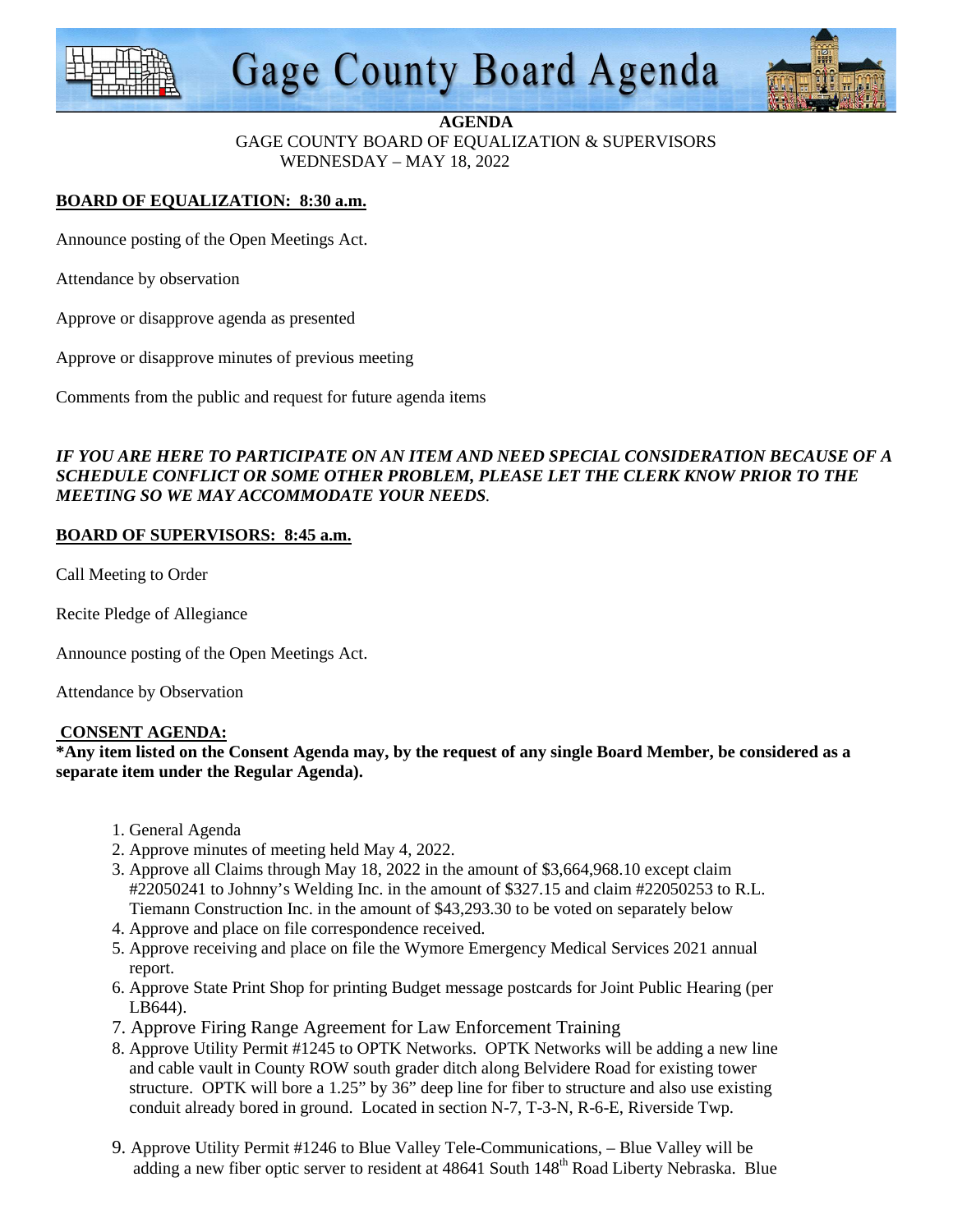



Valley will start construction of fiber line at 51603 South  $148<sup>th</sup>$  Road in existing cable vault in West grader ditch, bore under  $148<sup>th</sup>$  Road to East grader ditch and continue running the new line North in east grader ditch along 148<sup>th</sup> Road for 2.10 miles. Blue Valley will use a vibrating plow and place fiber line 60" deep along east grader ditch and bore under all culverts and roadways for new line. Located SE ¼ of 21, SW ¼ of 22, W-27, W-34, & E-33. T-1-N, R-8-E, Liberty Twp.

- 10. Approve Utility Permit #1247 to Enterprise Products LLC, Enterprise will be performing a gas line repair just north of Apple Road on 96<sup>th</sup> Road in the West grader ditch. Enterprise will excavate a trench 25' long by 8' deep to repair gas line. Trench might become larger and possibly in roadway if contractor is having to chase repair. Located SE ¼ of section 2, T-6N, R-7E, Nemaha Twp.
- 11. Approve Utility Permit #1248 to The City of Beatrice, City of Beatrice will be installing new 16" PVC water main from north wells (SW 89th & Elm) to existing 14" water line (North of Hickory on SW 89th Road) for 2.02 miles between Elm Road and Hickory Road on SW 89th Road. Installation will consist of trenching in new PVC pipe and horizontal boring under creeks/rivers and roadways. A copy of the plans are on file at the Highway Department. Located North of section 2, East of section 3, South of section 3, and in section 10, T-4-N, R-5-E, Blakely Twp.

# **REGULAR AGENDA:**

Approve or disapprove claim #22050241 to Johnny's Welding Inc., in the amount of \$327.15.

Approve or disapprove claim #22050253 to R.L. Tiemann Construction Inc., in the amount of \$43,293.30. This brings the total amount of claims approved thru May 18, 2022 to \$3,708,588.55.

Comments from the public and request for future agenda items

 \*Anyone may comment on any matter that is not on this agenda. However, no board action can be taken until the following board meeting unless the board declares it an emergency \*

# **Committee Reports:**

Building & Grounds/Winter Lights: Equalization: Finance/Insurance: Human Resources/Employee Relations: Law Enforcement/Emergency Mgmt: Road & Bridge:

# **9:00 – Veterans Honors – Frank Smith**

**C.J. Johnson**, Regional Administrator for Region V Systems – Present Annual Report and other information relating to Region V activities and initiatives.

**Jeanne Andrews –** Presentation on workforce housing for county. Approve or disapprove Resolution directing the Gage County Attorney to institute action to foreclose delinquent real estate taxes.

Approve or disapprove Child Support Enforcement Contract for a three-year term, effective 7/1/2022 – 6/30/2025.

Approve or disapprove 2022-2023 Drug Court Interlocal Agreement.

Discuss and approve or disapprove increasing the fee for mowing County Abandoned Cemeteries.